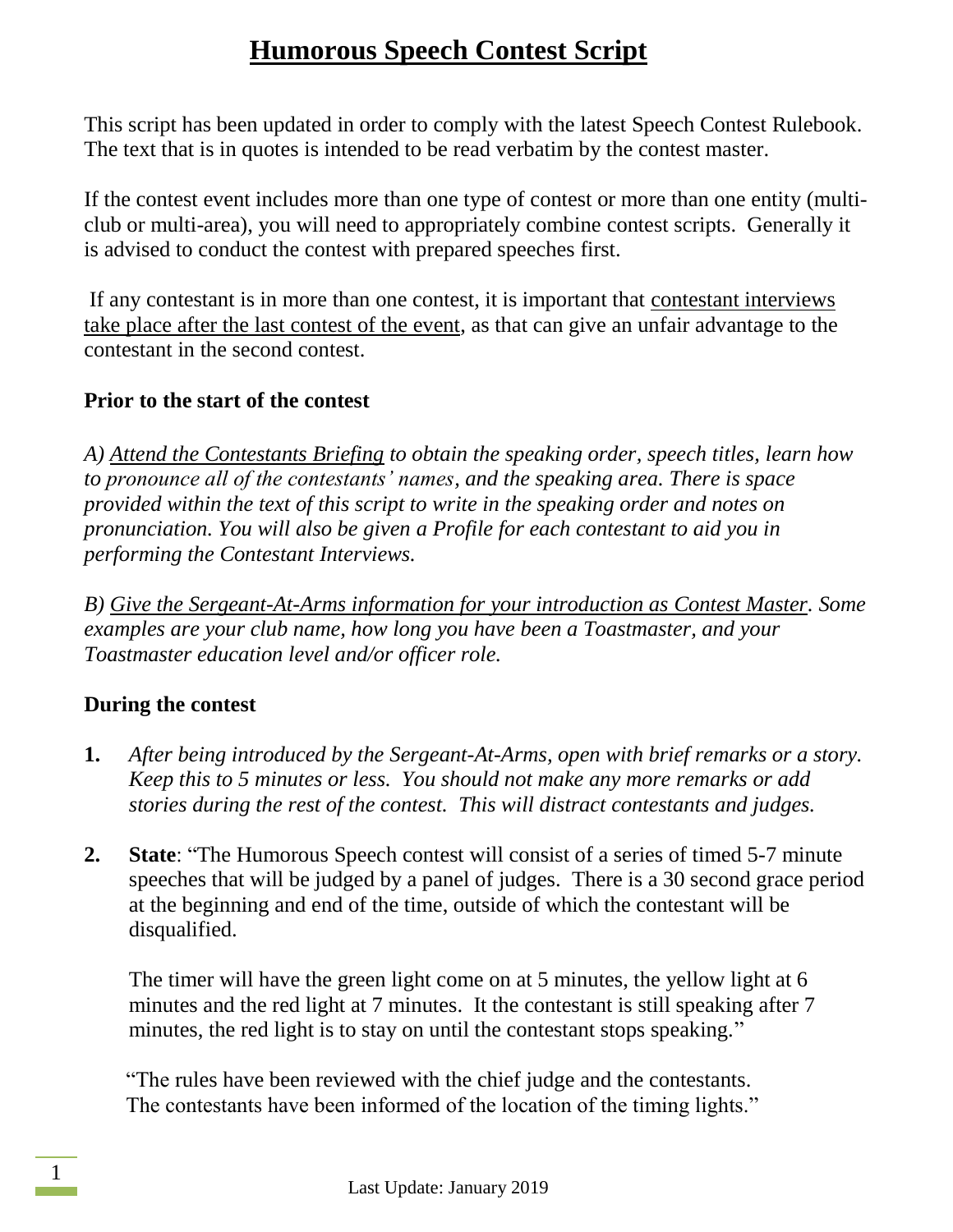"The contestants and the judges have certified their eligibility. The Contest Chair and the Chief Judge have confirmed the eligibility of the contestants and the judges."

*NOTE: Complete the following sentence according to the level of competition (e.g. Club, Area, Division or District) and fill in the date of the next level of competition.*

**3. State: "**The winner will represent

| the Club at the Area<br>contest on               |            |
|--------------------------------------------------|------------|
| 0r<br>the Area at the Division contest on        |            |
| 0r<br>the Division at the District 37 contest on | <b>י</b> כ |

- **4. State**: "The speaking area will be…" *Point out the speaking area.*
- **5. Ask**: "Mister or Madam Contest Chair, have all the contestants been briefed, are all the contestants present, and are we ready to proceed with the contest?" *Wait for an affirmative reply.*
- **6. Ask**: "Mister or Madam Chief Judge, have all the Contest Officials been briefed and are we ready to proceed with the contest?" *Wait for an affirmative reply.*
- **7. State**: "In order to allow the judges time to mark their judging forms, we will have one minute of silence after each contestant's speech and we will have silence after the last contestant's speech until all the ballots are collected.
- **8. Ask**: "Time Keepers, will one of you signal me when one minute has elapsed between contestant speeches?" *Wait for an affirmative reply.*
- **9. State**: "The speaking order for the contest was determined earlier by having our contestants draw for position. The order for the contest will be:
	- 1. Name
	- $2.$  Name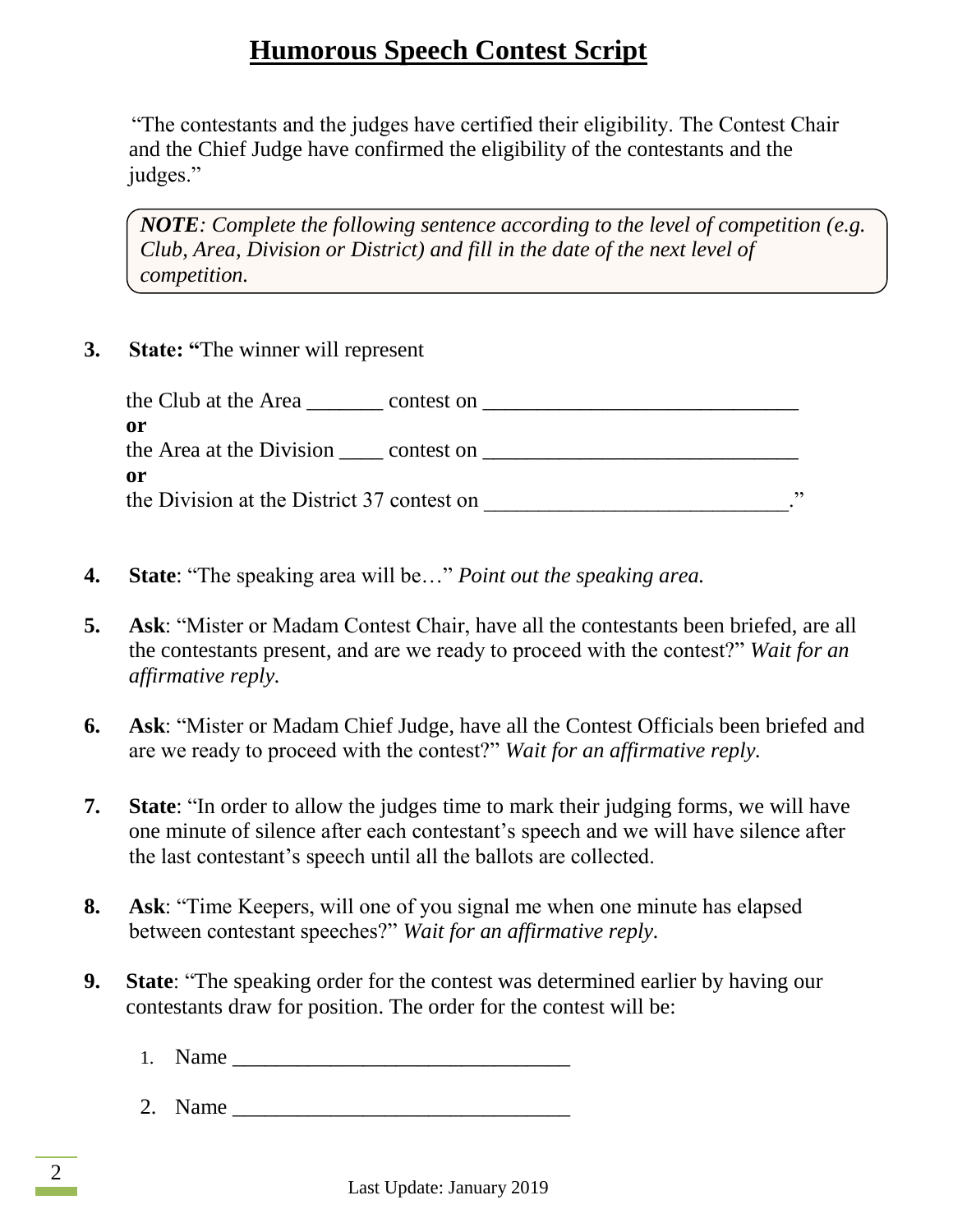- 3. Name \_\_\_\_\_\_\_\_\_\_\_\_\_\_\_\_\_\_\_\_\_\_\_\_\_\_\_\_\_\_\_
- 4. Name \_\_\_\_\_\_\_\_\_\_\_\_\_\_\_\_\_\_\_\_\_\_\_\_\_\_\_\_\_\_\_
- 5. Name \_\_\_\_\_\_\_\_\_\_\_\_\_\_\_\_\_\_\_\_\_\_\_\_\_\_\_\_\_\_\_"
- **10. State**: "Each contestant will be introduced only by his or her name, and the title of the speech. I will then repeat the title of the speech and the contestant's name. The first contestant will now proceed to the staging area. Subsequent contestants will proceed to the staging area during the one minute of silence. All Contestants may remain in the room during this contest."
- **11. Ask**: "Are there any questions? If not, the Humorous Speech contest will now begin."
- **12. State** "The first contestant will now proceed to the staging area. Timer, can you let me know when one minute is up."

*During the minute of silence, the first contestant can wait in the staging area. After the minute of silence, bring up the speaker by stating:* "Please welcome <name>" *, and lead applause for the speaker. The contestant can join you on stage. The contestant is introduced by simply stating their name, speech title, speech title, their name.*

**13.** *Lead the applause before and after each speech. After all but the last speech state:* "One minute of silence please. Will the next contestant proceed to the staging area." *After the minute of silence bring up the speaker as before.*

|  | $\text{Title} \text{ \_\_} \text{ \_\_} \text{ \_\_} \text{ \_\_} \text{ \_\_} \text{ \_\_} \text{ \_\_} \text{ \_\_} \text{ \_\_} \text{ \_\_} \text{ \_\_} \text{ \_\_} \text{ \_\_} \text{ \_\_} \text{ \_\_} \text{ \_\_} \text{ \_\_} \text{ \_\_} \text{ \_\_} \text{ \_\_} \text{ \_\_} \text{ \_\_} \text{ \_\_} \text{ \_\_} \text{ \_\_} \text{ \_\_} \text{ \_\_} \text{ \_\_} \text{ \_\_} \text{ \_\_} \text{ \_\$ |  |
|--|---------------------------------------------------------------------------------------------------------------------------------------------------------------------------------------------------------------------------------------------------------------------------------------------------------------------------------------------------------------------------------------------------------------------------------|--|
|  |                                                                                                                                                                                                                                                                                                                                                                                                                                 |  |
|  | Title                                                                                                                                                                                                                                                                                                                                                                                                                           |  |
|  |                                                                                                                                                                                                                                                                                                                                                                                                                                 |  |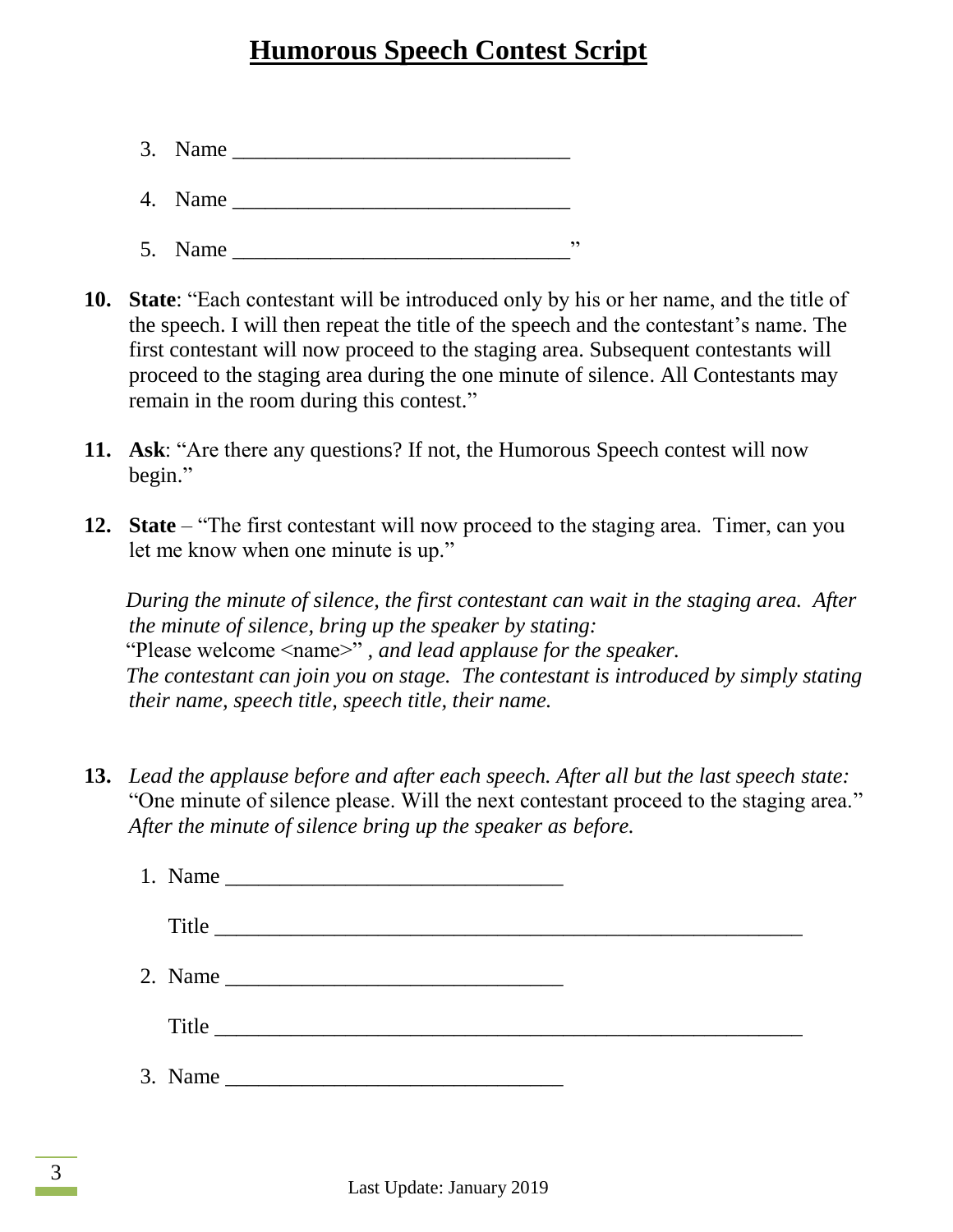| Title |  |
|-------|--|
|       |  |
| Title |  |
|       |  |
| Title |  |
|       |  |
| Title |  |

**14. After last speech,** s**tate**: "May we please have silence until all the ballots have been collected. Judges, please hold your ballots up when you have completed them."

*Note: Ballot Counters and the Chief Judge collect the ballots. Wait until the Chief Judge lets you know that all the ballots have been collected before proceeding,*

*Note: For a multi-contest event, interviews are to be held after the last contest is conducted. If this is NOT the last contest, skip Steps 15, 16, and 17, and proceed with the next contest.*

- **15. Ask**: "Will the contestants please join me up front in order of appearance?" *Lead the applause as they make their way to the front.*
- **16.** *Contestant Interviews: Present each contestant with a Certificate of Participation, and interview each contestant. Sample questions: A) which club s/he represents, B) how long s/he has been in Toastmasters, and C) an open-ended question from the speech or about one of his/her interests or hobbies from the Biography form.*
- **17.** *Dismiss the contestants with applause, make final remarks, then receive Results Form (1168) from the Chief Judge.*